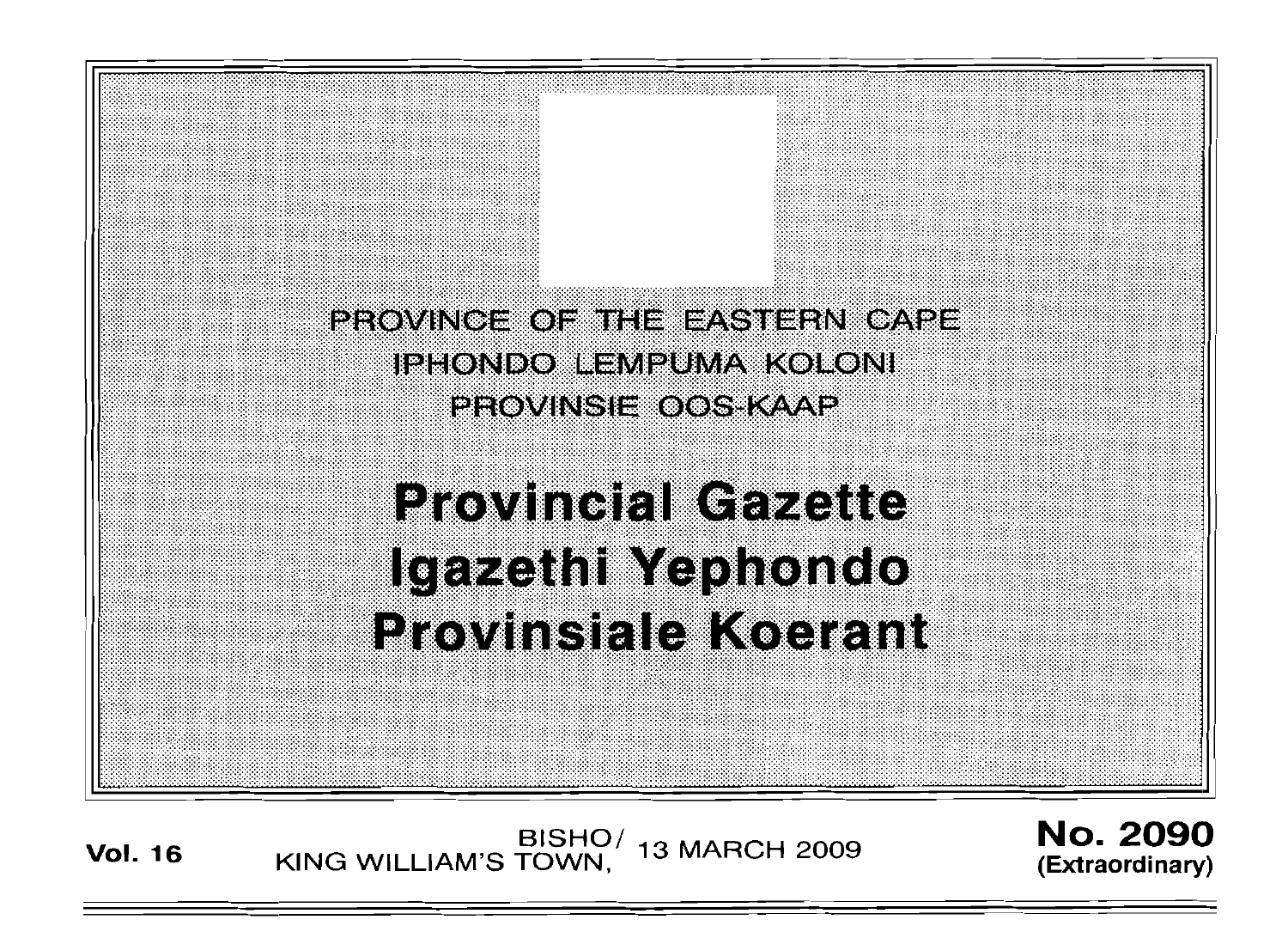|     | <b>CONTENTS · INHOUD</b> |             |                |
|-----|--------------------------|-------------|----------------|
| No. |                          | Page<br>No. | Gazette<br>No. |
|     | <b>GENERAL NOTICES</b>   |             |                |
|     |                          | з           | 2090           |
|     |                          | 6           | 2090           |
|     |                          |             |                |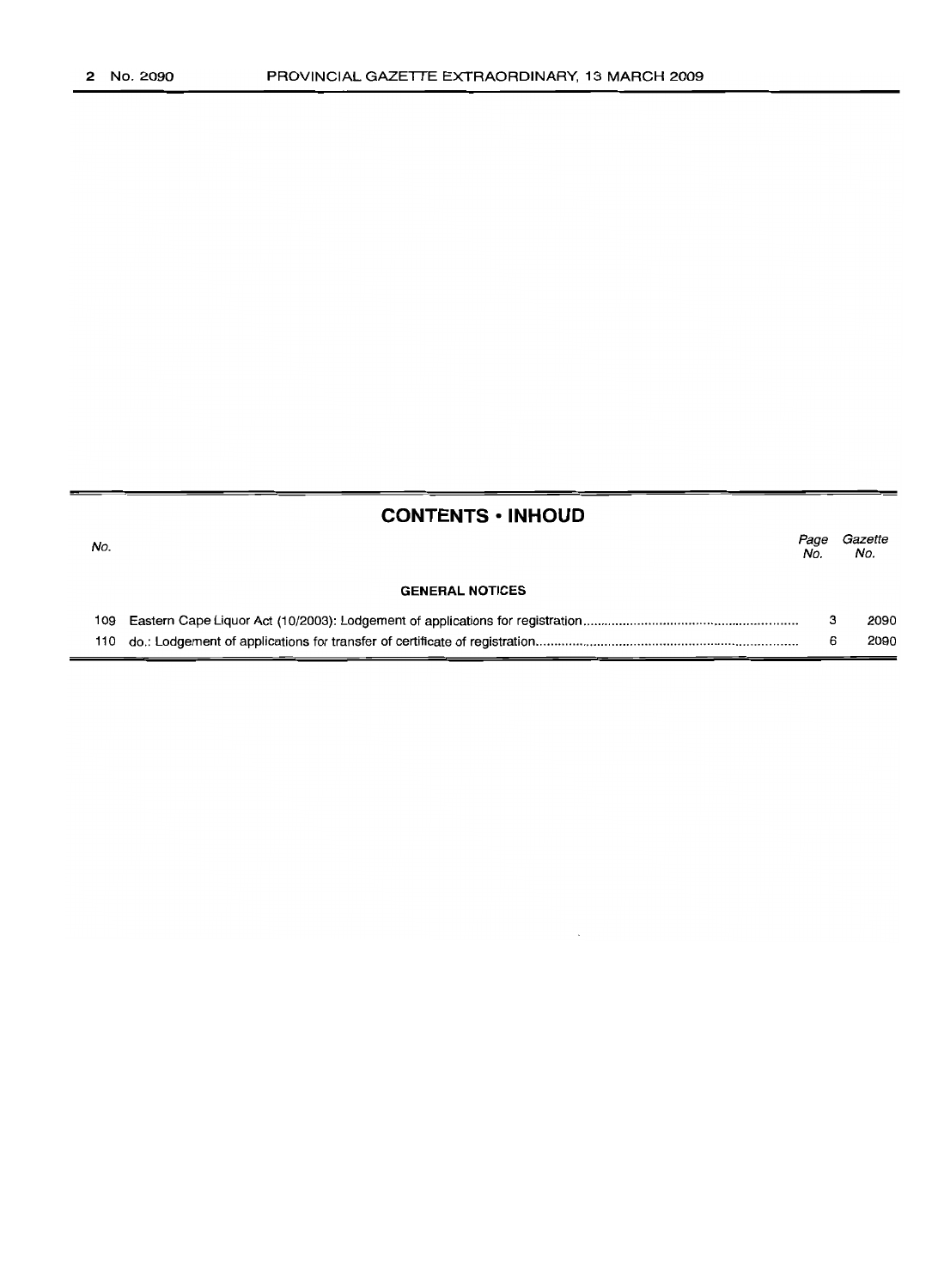# **GENERAL NOTICES**

# **NOTICE 109 OF 2009**

1. CM3  $[Reg 4 (1)]$ 

# EASTERN CAPE LIQUOR ACT, 2003 (Act No. 10 of 2003)<br>NOTICE OF LODGEMENT OF APPLICATIONS FOR REGISTRATION

Notice is hereby given that the applications for registration, particulars of which appear in the Schedule hereunder, have been lodged with the Board.

Interested parties may, free of charge, inspect any application which appears in the Schedule hereunder and may within twenty one days of this notice, lodge with the Board written representations in support of, or written objections.

#### THEMBI ZONO - GXOYIYA EASTERN CAPE LIQUOR BOARD 04 March 2009

# **SCHEDULE**

|                | 1                     | 2                                     | 3                                   | 4                            | 5                                                                                             |
|----------------|-----------------------|---------------------------------------|-------------------------------------|------------------------------|-----------------------------------------------------------------------------------------------|
|                | Application<br>Number | Name and<br>number of Ward            | Kind of registration<br>applied for | Kind of liquor<br>to be sold | Name under which business is to<br>be conducted and particulars of<br>the erf, street or farm |
| 1.             | ECP 16249             | Ward 34 BCM                           | Consumption on and<br>off premises  | All kinds                    | The Zone, 206 Main Rd.<br>Minningburg, Dimbaza                                                |
| 2.             | ECP 16250             | Ward 23 BCM                           | Consumption on and<br>off premises  | All kinds                    | Nasakele Tavern, Q2 N.U.16,<br>Mdantsane                                                      |
| 3.             | ECP 16251             | Ward 1 Mhlontlo<br>Municipality       | Consumption on and<br>off premises  | All kinds                    | Laduma Tavern, Mbinja A/A, Tsolo                                                              |
| 4.             | ECP 16252             | Ward 24 Elundini<br>Municipality      | Consumption on and<br>off premises  | All kinds                    | Happy Tavern, Mahlake A/A, Mt<br>Fletcher                                                     |
| 5.             | ECP 16253             | Ward 9 Elundini<br>Municipality       | Consumption on and<br>off premises  | All kinds                    | Nobuhle Tavern, Kutluanong<br>Community, Mt Fletcher                                          |
| 6.             | ECP 16254             | Ward 7 BCM                            | Consumption on and<br>off premises  | All kinds                    | Kwa Mamtande Tavern, 202<br>Florence Str, Duncan Village, EL                                  |
| 7 <sub>1</sub> | ECP 16255             | Ward 9<br>Ntabankulu<br>Municipality  | Consumption on and<br>off premises  | All kinds                    | Ebhananeni Tavern, Mjila Loc,<br>Umzimvubu A/A, Mt Frere                                      |
| 8.             | ECP 16256             | Ward 27 Lukhanji<br>Municipality      | Consumption on and<br>off premises  | All kinds                    | Smamama Tavern, Kwa Gcina,<br>Zingguthu, Queenstown                                           |
| 9.             | <b>ECP 16257</b>      | Ward 17 Lukhanji<br>Municipality      | Consumption on and<br>off premises  | All kinds                    | Khabazele Tavern, Braakloof Farm,<br>Queenstown                                               |
| 10.            | ECP 16258             | Ward 22 Intsika<br>Yethu Municipality | Consumption off<br>premises         | All kinds                    | Siyazama Bottle Store, Kwa Gcina,<br>Cofimvaba                                                |
| 11.            | ECP 16259             | Ward 5 Mnquma<br>Municipality         | Consumption on and<br>off premises  | All kinds                    | Thembakazi's Tavern, 7841<br>Zizamele Loc, Butterworth                                        |
| 12.            | ECP 16260             | Ward 30 Mnquma<br>Municipality        | Consumption on and<br>off premises  | All kinds                    | Shukushukuma, Emambalwini Loc,<br>Qombolo A/A, Centane                                        |
| 13.            | ECP 16261             | Ward 26 Mnquma<br>Municipality        | Consumption on and<br>off premises  | All kinds                    | Somtshakazi's Tavern, James Loc,<br>Godidi A/A, Centane                                       |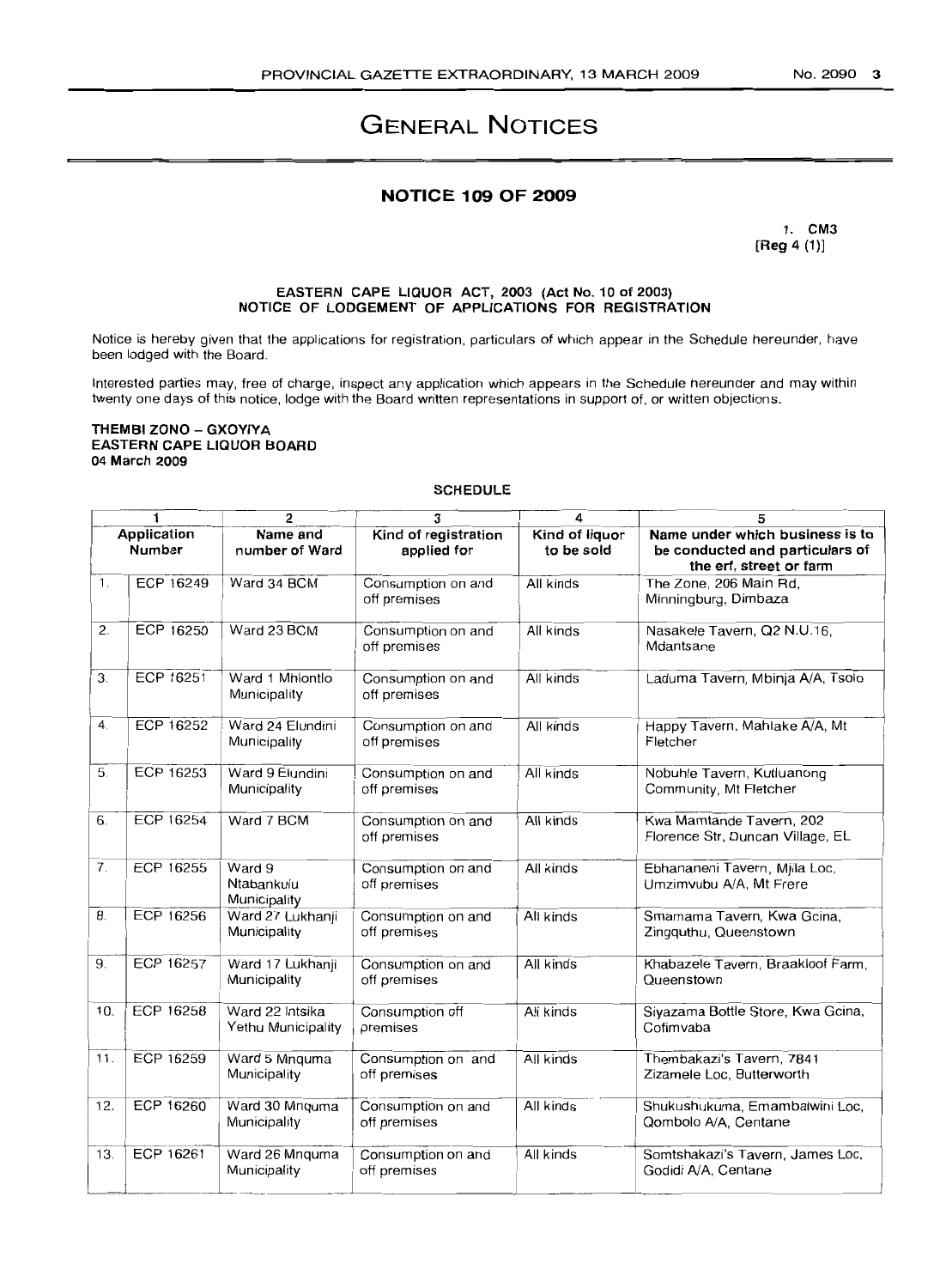| 14. | ECP 16262        | Ward 30 Mnguma<br>Municipality        | Consumption on and<br>off premises | All kinds | Jeremiah's Tavern, Qombolo A/A,<br>Centane                                                         |
|-----|------------------|---------------------------------------|------------------------------------|-----------|----------------------------------------------------------------------------------------------------|
| 15. | ECP 16263        | Ward 1 Mnquma<br>Municipality         | Consumption on and<br>off premises | All kinds | Iva's Tavern, 138 Bhungeni Squatter<br>Camp, Butterworth                                           |
| 16. | ECP 16264        | Ward 31 Mnguma<br>Municipality        | Consumption on and<br>off premises | All kinds | Amagubevu Tavern, Komkhulu Loc,<br>Mnyameni A/A, Centane                                           |
| 17. | <b>ECP 16265</b> | Ward 3 Mbashe<br>Municipality         | Consumption on and<br>off premises | All kinds | Malozi Tavern, Lencane Loc,<br>Ngcingwana A/A, Idutywa                                             |
| 18. | ECP 16266        | Ward 21 Intsika<br>Yethu Municipality | Consumption on and<br>off premises | All kinds | Nondala Tavern, Nomandaba Loc,<br>Tsomo                                                            |
| 19. | ECP 16267        | <b>BCM</b>                            | <b>Special Event</b>               | All kinds | East London Agricultural & Industrial<br>Show, Gonubie Farmers Hall,<br>Section 2, Brakfontein, EL |
| 20. | ECP 16268        | Ward 30 Mnquma<br>Municipality        | Consumption on and<br>off premises | All kinds | Siyavuya's Tavern, R1 Loc, Toleni<br>A/A, Butterworth                                              |
| 21. | ECP 16269        | Ward 30 Mnguma<br>Municipality        | Consumption on and<br>off premises | All kinds | Kwa Matshezi Tavern, Erf 52, Silver<br>Str, Centane                                                |
| 22. | <b>ECP 16270</b> | Ward 22 Mbashe<br>Municipality        | Consumption on and<br>off premises | All kinds | Mabambeni Tavern, Nguba Village,<br>Mahasana A/A, Willowvale                                       |
| 23. | ECP 16271        | Ward 4 Intsika<br>Yethu Municipality  | Consumption on and<br>off premises | All kinds | Nikelwa's Tavern, Ntlakwefolo<br>Village, Cofimvaba                                                |
| 24. | ECP 16272        | Ward 4 Mnquma<br>Municipality         | Consumption on and<br>off premises | All kinds | Ntshantsha's Tavern, 1193<br>Mchubakazi Township, Butterworth                                      |
| 25. | ECP 16273        | Ward 1 Mbashe<br>Municipality         | Consumption on and<br>off premises | All kinds | Nokwanda's Tavern, Doti Loc,<br>Mangati A/A, Idutywa                                               |
| 26. | ECP 16274        | Ward 18 Mbashe<br>Municipality        | Consumption on and<br>off premises | All kinds | Emacirheni Tavern, Mndwaka A/A,<br>Elliotdale                                                      |
| 27. | <b>ECP 16275</b> | Ward 2 Mhlontlo<br>Municipality       | Consumption on and<br>off premises | All kinds | Ekuphumleni Tavern, Matyeba Loc,<br>Tsolo                                                          |
| 28. | <b>ECP 16276</b> | Ward 29 Mnquma<br>Municipality        | Consumption off<br>premises        | All kinds | A1 Bottle Store, 147 Richardson Rd,<br>ldutywa                                                     |
| 29. | ECP 16277        | Ward 29 Mnquma<br>Municipality        | Consumption on and<br>off premises | All kinds | Nobakaza Tavern, Zibamba Loc,<br>Feni A/A, Centane                                                 |
| 30. | ECP 16278        | Ward 22 Mnquma<br>Municipality        | Consumption on and<br>off premises | All kinds | Mazou's Tavern, Magalakangqa<br>A/A, Butterworth                                                   |
| 31. | <b>ECP 16279</b> | Ward 26 Mnquma<br>Municipality        | Consumption on and<br>off premises | All kinds | Shukushukuma, Tafini Loc, Godidi<br>A/A, Centane                                                   |
| 32. | ECP 16280        | Ward 21 Intsika<br>Yethu Municipality | Consumption on and<br>off premises | All kinds | Kwa Peter Tavern, Lower Ncora<br>Loc, Ncora A/A, Cofimvaba                                         |
| 33. | ECP 16281        | Ward 2 Mhiontlo<br>Municipality       | Consumption on and<br>off premises | All kinds | Woza Tavern, Upper Mjika A/A,<br>Mngezimeni Loc, Tsolo                                             |
| 34. | ECP 16282        | Ward 17 Mnquma<br>Municipality        | Consumption on and<br>off premises | All kinds | Tshaka's Tavern, Mangweni Loc,<br>Dudumashe A/A, Ngqamakhwe                                        |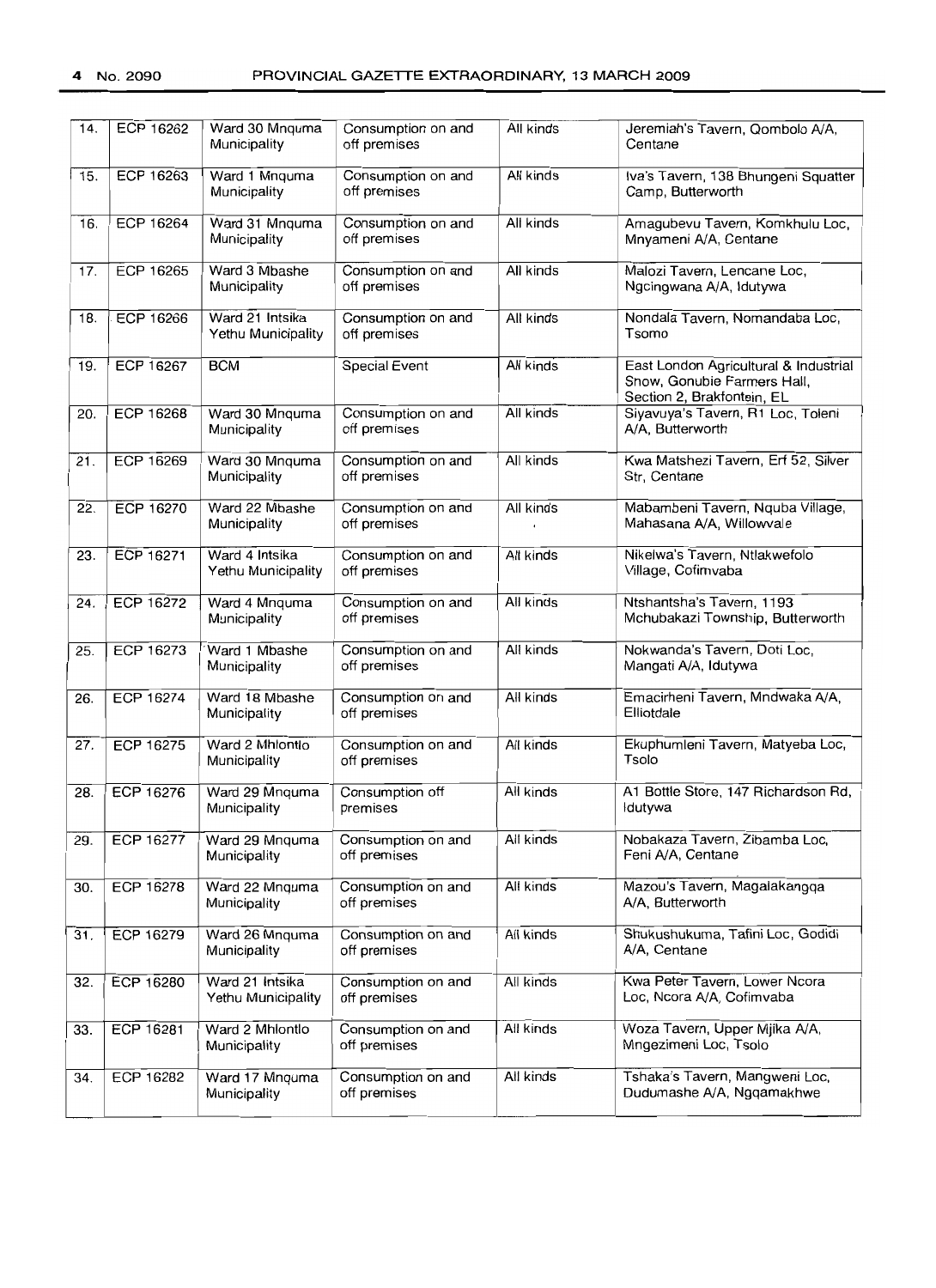| 35. | ECP 16283        | Ward 4<br>Sakhisizwe<br>Municipality  | Consumption on and<br>off premises | All kinds | Thanduxolo Tavern, New Rest,<br>Esfonondile A/A, Cala                |
|-----|------------------|---------------------------------------|------------------------------------|-----------|----------------------------------------------------------------------|
| 36. | <b>ECP 16284</b> | Ward 7 KSD<br>Municipality            | Consumption on and<br>off premises | All kinds | Devour Pub & Restaurant, No. 10<br>Nelson Mandela Drive, Mthatha     |
| 37. | <b>ECP 16285</b> | Ward 5 Mnquma<br>Municipality         | Consumption on and<br>off premises | All kinds | Phakathi's Tavern, Erf 2592, Cuba<br>Township, Butterworth           |
| 38. | ECP 16286        | Ward 1 Mnquma<br>Municipality         | Consumption on and<br>off premises | All kinds | Lisa's Tavern, A20 Bhungeni<br>Squatter Camp, Butterworth            |
| 39. | <b>ECP 16287</b> | Ward 28 Mnquma<br>Municipality        | Consumption on and<br>off premises | All kinds | Dekulunge Tavern, Nobanjana Loc,<br>Kobongaba A/A, Centane           |
| 40. | <b>ECP 16288</b> | Ward 7 Ndlambe<br>Municipality        | Consumption off<br>premises        | All kinds | Glibo's Liquor Store, 30 Malgas Str,<br>Station Hill, Port Alfred    |
| 41. | ECP 16289        | Ward 4 Gariep<br>Municipality         | Consumption on and<br>off premises | Ail kinds | Mzondi Tavern, 179 Sontshi Str,<br>Burgersdorp                       |
| 42. | <b>ECP 16290</b> | Ward 21 Nyandeni<br>Municipality      | Consumption on and<br>off premises | All kinds | Sizeka Tavern, Malungeni Loc,<br>Nggeleni                            |
| 43. | ECP 16291        | Ward 20 Intsika<br>Yethu Municipality | Consumption on and<br>off premises | All kinds | Meleni's Tavern, ngqwarhu A/A<<br>Seru Loc. Cofimvaba                |
| 44. | <b>ECP 16292</b> | Ward 12<br>Emalahleni<br>Municipality | Consumption on and<br>off premises | All kinds | Inkanyezi Tavern, Erf 111 School<br>Rd, Bomeni Village, Lady Frere   |
| 45. | ECP 16293        | Ward 11 Lukhanji<br>Municipality      | Consumption on and<br>off premises | All kinds | African Jive Tavern, EE12<br>Emadakeni, Sada Township,<br>Whittlesea |
| 46. | ECP 16294        | Ward 12 Matatiele<br>Municipality     | Consumption on and<br>off premises | All kinds | Buyafuthi Tavern, Thothaneng A/A,<br>Maluti                          |
| 47. | ECP 16295        | Ward 20 Matatiele<br>Municipality     | Consumption on and<br>off premises | All kinds | Makgolokwe Tavern, Tsepisong<br>Loc, Masakala A/A, Maluti            |
| 48. | ECP 16296        | Ward 16 Matatiele<br>Municipality     | Consumption on and<br>off premises | All kinds | Thulatu Tavern, Mehlohiwoane A/A,<br>Dikgetlane Loc, Mt Fletcher     |
| 49. | ECP 16297        | Ward 10 Senqu<br>Municipality         | Consumption on and<br>off premises | All kinds | Sthethi's Tavern, 72 Masekeleni,<br>Sterkspruit                      |
| 50. | <b>ECP 16298</b> | Ward 12 Elundini<br>Municipality      | Consumption and off<br>premises    | All kinds | Ema Keatla Tavern, Thaba tlala A/A,<br>Mt Fletcher                   |
| 51. | ECP 16299        | Ward 10 Elundini<br>Municipality      | Consumption on and<br>off premises | All kinds | White House Tavern, Xaxazana<br>Loc, Mt Fletcher                     |
| 52. | <b>ECP 16300</b> | Ward 30 Mnquma<br>Municipality        | Consumption on and<br>off premises | All kinds | Kwa Matshezi's Tavern, Erf 52,<br>Silver Str, Centani                |